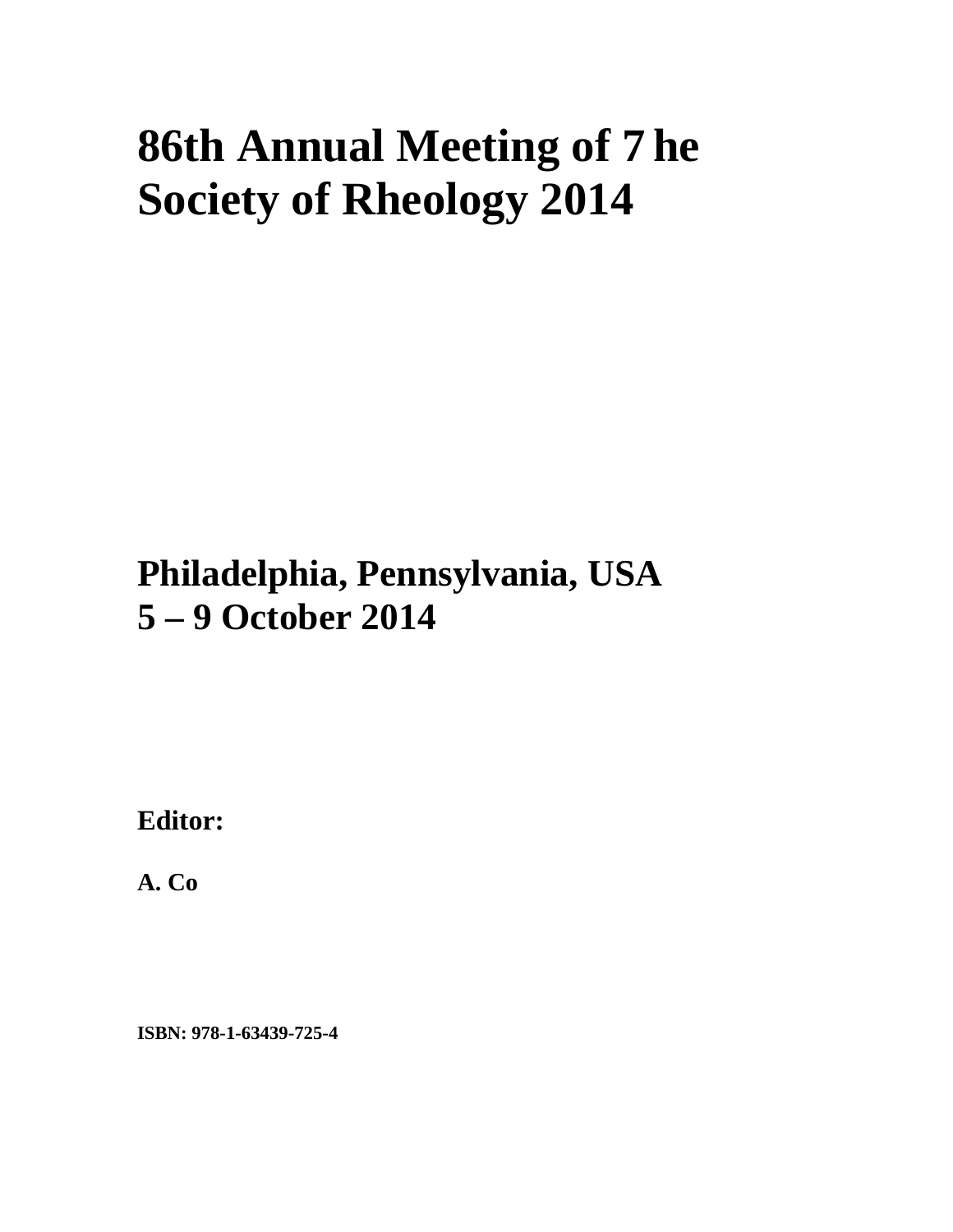**Printed from e-media with permission by:** 

Curran Associates, Inc. 57 Morehouse Lane Red Hook, NY 12571



**Some format issues inherent in the e-media version may also appear in this print version.** 

Copyright© (2014) by Society of Rheology All rights reserved.

Printed by Curran Associates, Inc. (2015)

For permission requests, please contact Society of Rheology at the address below.

Society of Rheology c/o Montgomery T. Shaw Institute of Materials Science 97 North Eagleville Raod, Unit 3136 Storrs, CT 06269-3136

Phone: (860) 486-3980

montgomery.shaw@uconn.edu

## **Additional copies of this publication are available from:**

Curran Associates, Inc. 57 Morehouse Lane Red Hook, NY 12571 USA Phone: 845-758-0400 Fax: 845-758-2634 Email: curran@proceedings.com Web: www.proceedings.com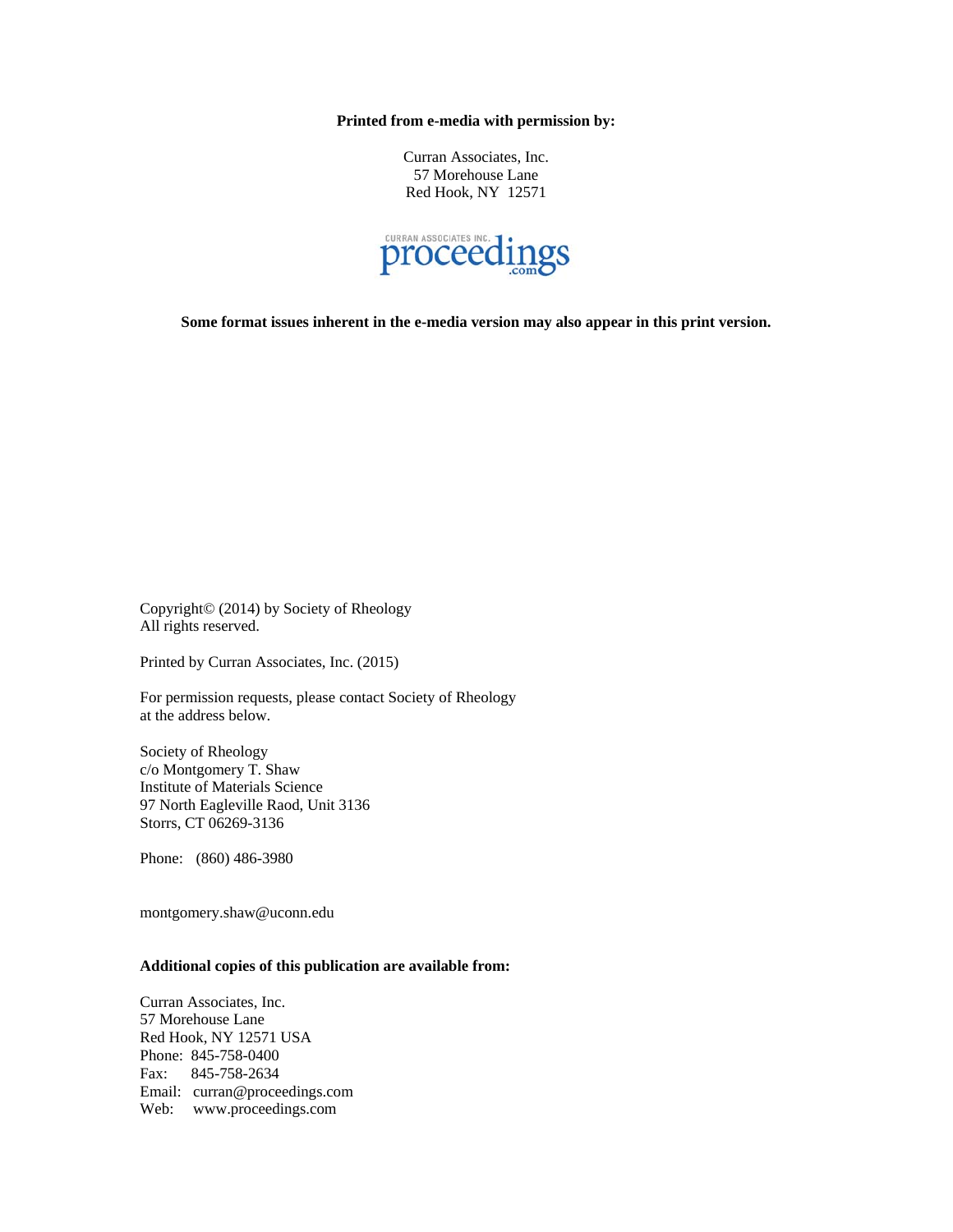| <b>Contents</b> |
|-----------------|
|-----------------|